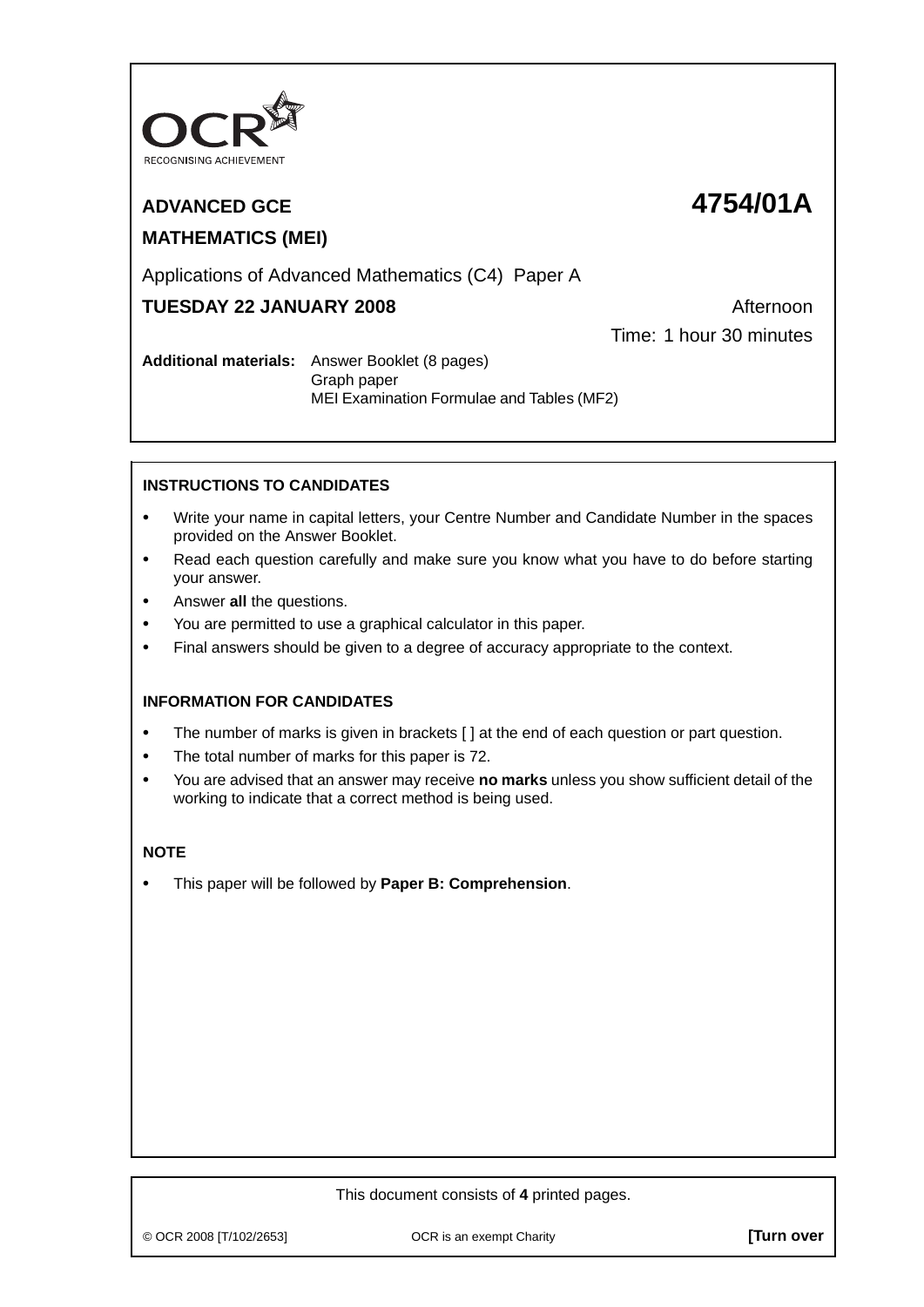#### **2**

#### **Section A** (36 marks)

- **1** Express  $3 \cos \theta + 4 \sin \theta$  in the form  $R \cos(\theta \alpha)$ , where  $R > 0$  and  $0 < \alpha < \frac{1}{2}\pi$ . Hence solve the equation  $3 \cos \theta + 4 \sin \theta = 2$  for  $-\pi \le \theta \le \pi$ . [7]
- **2** (i) Find the first three terms in the binomial expansion of  $\frac{1}{\sqrt{1-2x}}$ . State the set of values of *x* for which the expansion is valid. [5]
	- (ii) Hence find the first three terms in the series expansion of  $\frac{1+2x}{\sqrt{1-2x}}$ .  $[3]$
- **3** Fig. 3 shows part of the curve  $y = 1 + x^2$ , together with the line  $y = 2$ .



**Fig. 3**

The region enclosed by the curve, the *y*-axis and the line  $y = 2$  is rotated through 360° about the *y*-axis.<br>Find the volume of the solid generated, giving your answer in terms of  $\pi$ . [5] Find the volume of the solid generated, giving your answer in terms of  $\pi$ .

- **4** The angle  $\theta$  satisfies the equation  $\sin(\theta + 45^\circ) = \cos \theta$ .
	- (i) Using the exact values of  $\sin 45^\circ$  and  $\cos 45^\circ$ , show that  $\tan \theta = \sqrt{2} 1$ . [5]
	- (ii) Find the values of  $\theta$  for  $0^\circ < \theta < 360^\circ$ . .  $[2]$

5 Express 
$$
\frac{4}{x(x^2+4)}
$$
 in partial fractions. [6]

**6** Solve the equation cosec  $\theta = 3$ , for  $0^{\circ} < \theta < 360^{\circ}$ . .  $[3]$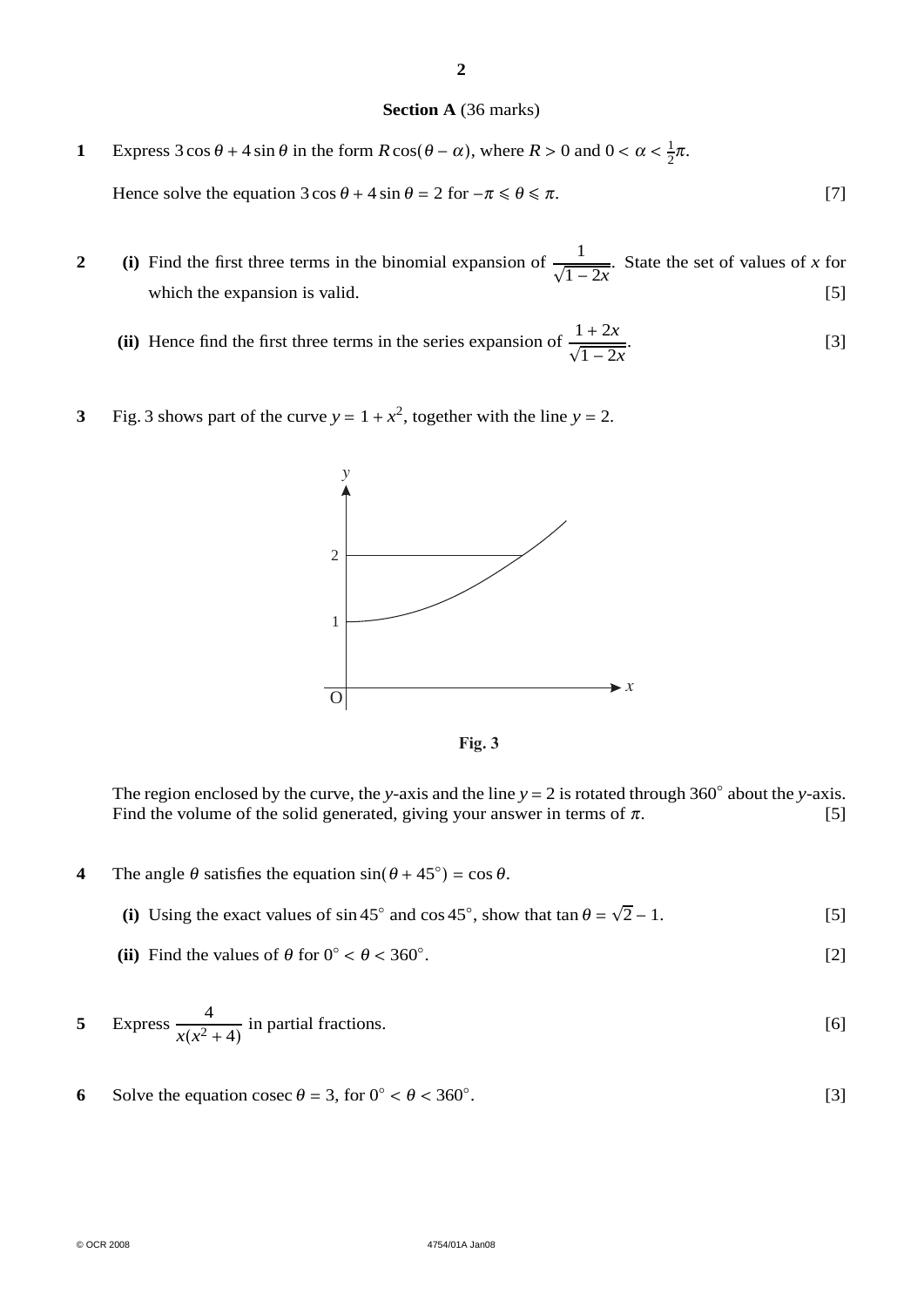#### **Section B** (36 marks)

**7** A glass ornament OABCDEFG is a truncated pyramid on a rectangular base (see Fig. 7). All dimensions are in centimetres.





- (i) Write down the vectors  $\overrightarrow{CD}$  and  $\overrightarrow{CB}$  $CB.$  [2]
- **(ii)** Find the length of the edge CD. [2]
- (iii) Show that the vector  $4\mathbf{i} + \mathbf{k}$  is perpendicular to the vectors  $\overrightarrow{CD}$  and  $\overrightarrow{CB}$ . Hence find the cartesian equation of the plane BCDE. [5]
- **(iv)** Write down vector equations for the lines OG and AF.

Show that they meet at the point P with coordinates  $(5, 10, 40)$ . [5]

You may assume that the lines CD and BE also meet at the point P.

The volume of a pyramid is  $\frac{1}{3} \times$  area of base  $\times$  height.

**(v)** Find the volumes of the pyramids POABC and PDEFG.

Hence find the volume of the ornament. [4]